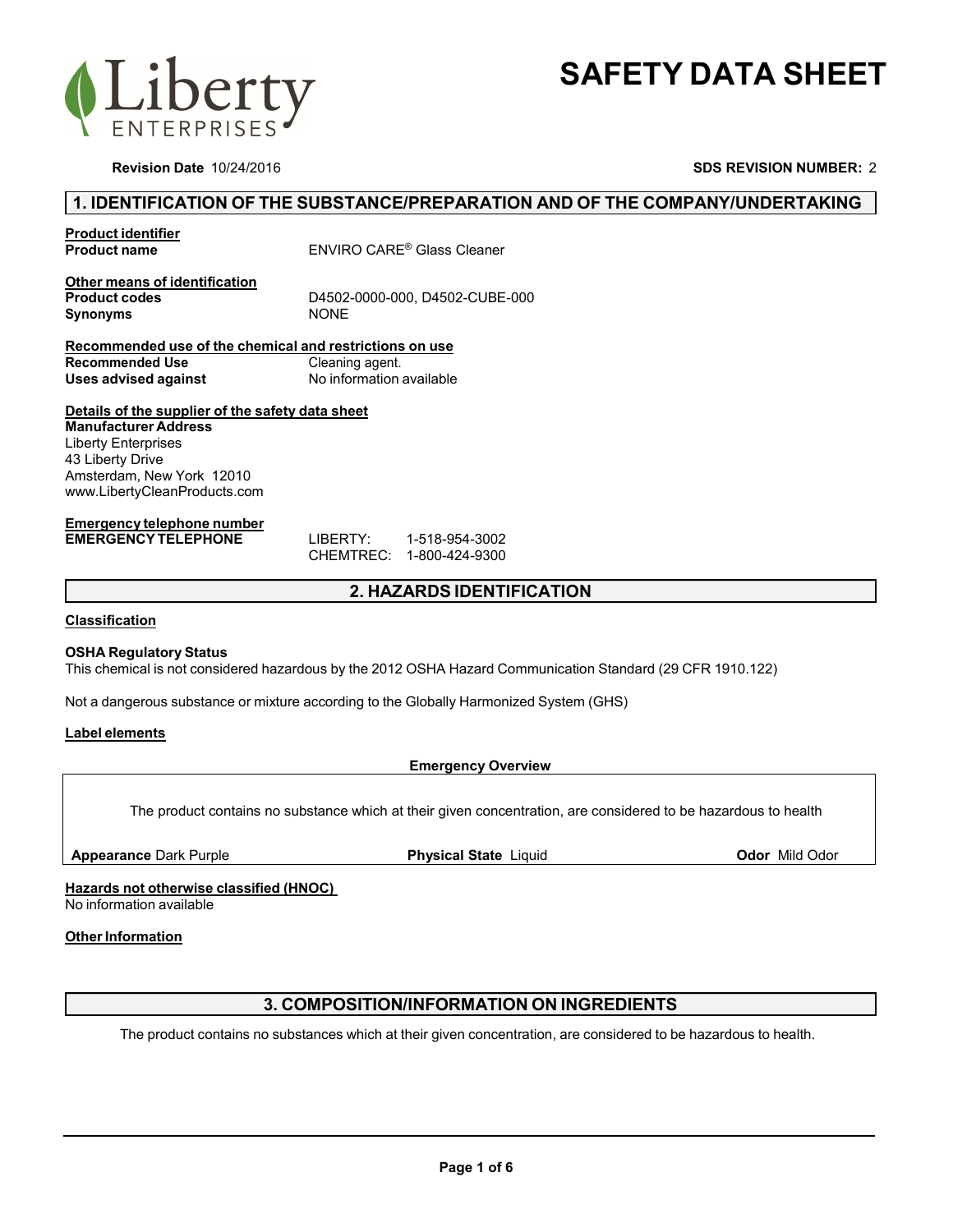| <b>4. FIRST AID MEASURES</b>                                                      |                                                                                                                                     |  |
|-----------------------------------------------------------------------------------|-------------------------------------------------------------------------------------------------------------------------------------|--|
| First aid measures                                                                |                                                                                                                                     |  |
| General advice                                                                    | No hazards which require special first aid measures.                                                                                |  |
| Eye contact                                                                       | IF IN EYES: Rinse thoroughly with plenty of water for at least 15 minutes, lifting lower and<br>upper eyelids. Consult a physician. |  |
| Skin contact                                                                      | IF ON SKIN: Wash with soap and water.                                                                                               |  |
| Inhalation                                                                        | IF INHALED: Remove to fresh air.                                                                                                    |  |
| Ingestion                                                                         | IF SWALLOWED: Clean mouth with water and drink afterwards plenty of water.                                                          |  |
| Most important symptoms and effects, both acute and delayed                       |                                                                                                                                     |  |
| Symptoms                                                                          | No information available.                                                                                                           |  |
| <u>Indication of any immediate medical attention and special treatment needed</u> |                                                                                                                                     |  |
| Note to physicians                                                                | Treat symptomatically.                                                                                                              |  |

# **5. FIRE-FIGHTING MEASURES**

#### **Suitable extinguishing media**

Use extinguishing measures that are appropriate to local circumstances and the surrounding environment.

**Unsuitable extinguishing media** Caution: Use of water spray when fighting fire may be inefficient.

# **Specific hazards arising from the chemical**

No information available.

# **Explosion data**

**Sensitivity to Mechanical Impact** NONE. **Sensitivity to Static Discharge** NONE.

### **Protective equipment and precautions for firefighters**

As in any fire, wear self-contained breathing apparatus pressure-demand. MSHA/NIOSH (approved or equivalent) and full protective gear.

# **6. ACCIDENTAL RELEASE MEASURES**

## **Personal precautions, protective equipment and emergency procedures**

| <b>Personal precautions</b>                          | Wear adequate personal protective equipment, see Section 8, Exposure Controls/Personal<br>Protection. |  |
|------------------------------------------------------|-------------------------------------------------------------------------------------------------------|--|
| <b>Environmental precautions</b>                     |                                                                                                       |  |
| <b>Environmental precautions</b>                     | See Section 12 for additional ecological information.                                                 |  |
| Methods and material for containment and cleaning up |                                                                                                       |  |
| <b>Methods for containment</b>                       | Dike to contain. Pick up with absorbent material. Put in suitable container for disposal.             |  |
| Methods for cleaning up                              | Pick up and transfer to properly labeled containers. Flush residue with water.                        |  |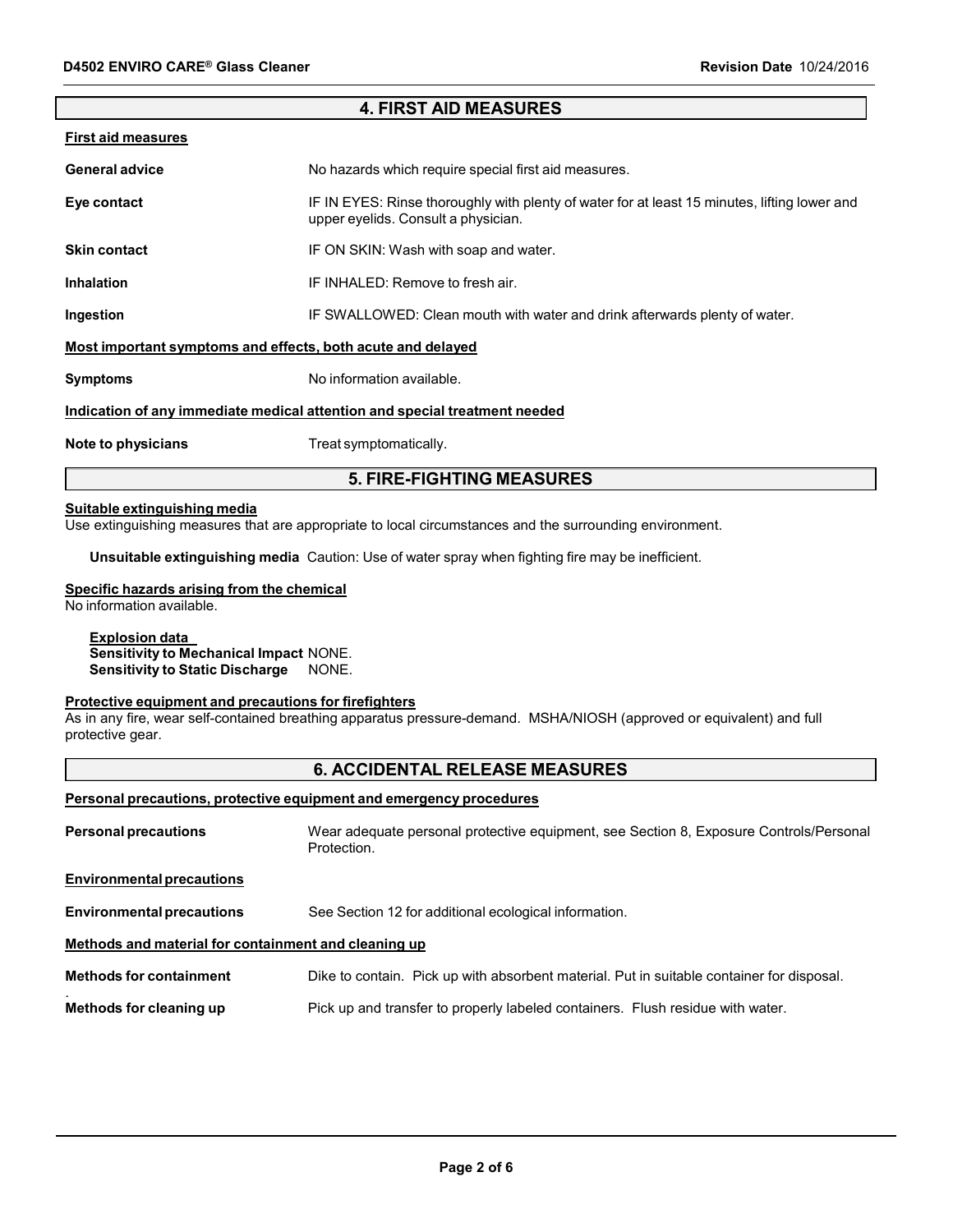|                                                                                                                | 7. HANDLING AND STORAGE                                                                                                                                                                                                                                                                                                         |                  |                                                             |
|----------------------------------------------------------------------------------------------------------------|---------------------------------------------------------------------------------------------------------------------------------------------------------------------------------------------------------------------------------------------------------------------------------------------------------------------------------|------------------|-------------------------------------------------------------|
| <b>Precautions for safe handling</b>                                                                           |                                                                                                                                                                                                                                                                                                                                 |                  |                                                             |
| Advice on safe handling                                                                                        | Avoid prolonged contact.                                                                                                                                                                                                                                                                                                        |                  |                                                             |
| Conditions for safe storage, including any incompatibilities                                                   |                                                                                                                                                                                                                                                                                                                                 |                  |                                                             |
| <b>Storage Conditions</b>                                                                                      | Keep containers tightly closed in a dry, cool and well-ventilated place. Keep out of reach of<br>children.                                                                                                                                                                                                                      |                  |                                                             |
| Incompatible materials                                                                                         | Oxidizing materials.                                                                                                                                                                                                                                                                                                            |                  |                                                             |
|                                                                                                                | 8. EXPOSURE CONTROLS/PERSONAL PROTECTION                                                                                                                                                                                                                                                                                        |                  |                                                             |
| <b>Control parameters</b>                                                                                      |                                                                                                                                                                                                                                                                                                                                 |                  |                                                             |
| <b>Exposure Guidelines</b>                                                                                     | This product, as supplied, does not contain any hazardous materials with occupational<br>exposure limits established by the region specific regulatory bodies.                                                                                                                                                                  |                  |                                                             |
| <b>Appropriate engineering controls</b>                                                                        |                                                                                                                                                                                                                                                                                                                                 |                  |                                                             |
| <b>ENGINEERING CONTROLS</b>                                                                                    | Showers<br>Eyewash stations<br>Ventilation systems                                                                                                                                                                                                                                                                              |                  |                                                             |
|                                                                                                                | Individual protection measures, such as personal protective equipment                                                                                                                                                                                                                                                           |                  |                                                             |
| <b>Eye/face protection</b>                                                                                     | Safety glasses are recommended to minimize eye contact.                                                                                                                                                                                                                                                                         |                  |                                                             |
| Skin and body protection                                                                                       | Chemical resistant gloves are recommended to minimize skin contact. It is the<br>responsibility of the end user of this product to determine level of PPE required that is<br>consistent with safe use of this product.                                                                                                         |                  |                                                             |
| <b>RESPIRATORY PROTECTION</b>                                                                                  | If exposure limits are exceeded or irritation is experienced, NOSH/MSHA approved<br>respiratory protection should be worn. Positive-pressure supplied air respirators may be<br>required for high airborne contaminant concentrations. Respiratory protection must be<br>provided in accordance with current local regulations. |                  |                                                             |
| <b>General Hygiene Considerations</b>                                                                          | Handle in accordance with good industrial hygiene and safety practice.                                                                                                                                                                                                                                                          |                  |                                                             |
|                                                                                                                | 9. PHYSICAL AND CHEMICAL PROPERTIES                                                                                                                                                                                                                                                                                             |                  |                                                             |
| Information on basic physical and chemical properties                                                          |                                                                                                                                                                                                                                                                                                                                 |                  |                                                             |
| <b>Physical state</b>                                                                                          | Liquid                                                                                                                                                                                                                                                                                                                          |                  |                                                             |
| Appearance<br>Color                                                                                            | Clear Dark Purple<br>Dark Purple                                                                                                                                                                                                                                                                                                | Odor             | Mild Odor<br><b>Odor threshold</b> No information available |
| <b>Property</b><br>рH<br>Melting point/freezing point<br>Boiling point / boiling range                         | <b>Values</b><br>7.0<br>No information available<br>100 °C / 212 °F                                                                                                                                                                                                                                                             | Remarks • Method |                                                             |
| <b>Flash point</b><br><b>Evaporation rate</b><br>Flammability (solid, gas)<br><b>Flammability Limit in Air</b> | No information available<br>No information available                                                                                                                                                                                                                                                                            | None to boiling  |                                                             |
| <b>Upper flammability limit:</b><br>Lower flammability limit:                                                  | No information available<br>No information available                                                                                                                                                                                                                                                                            |                  |                                                             |
| Vapor pressure<br><b>Vapor density</b><br><b>Specific gravity</b><br><b>Water solubility</b>                   | No information available<br>No information available<br>1.01-1.03<br>No information available                                                                                                                                                                                                                                   |                  |                                                             |
| Solubility in other solvents                                                                                   | No information available                                                                                                                                                                                                                                                                                                        |                  |                                                             |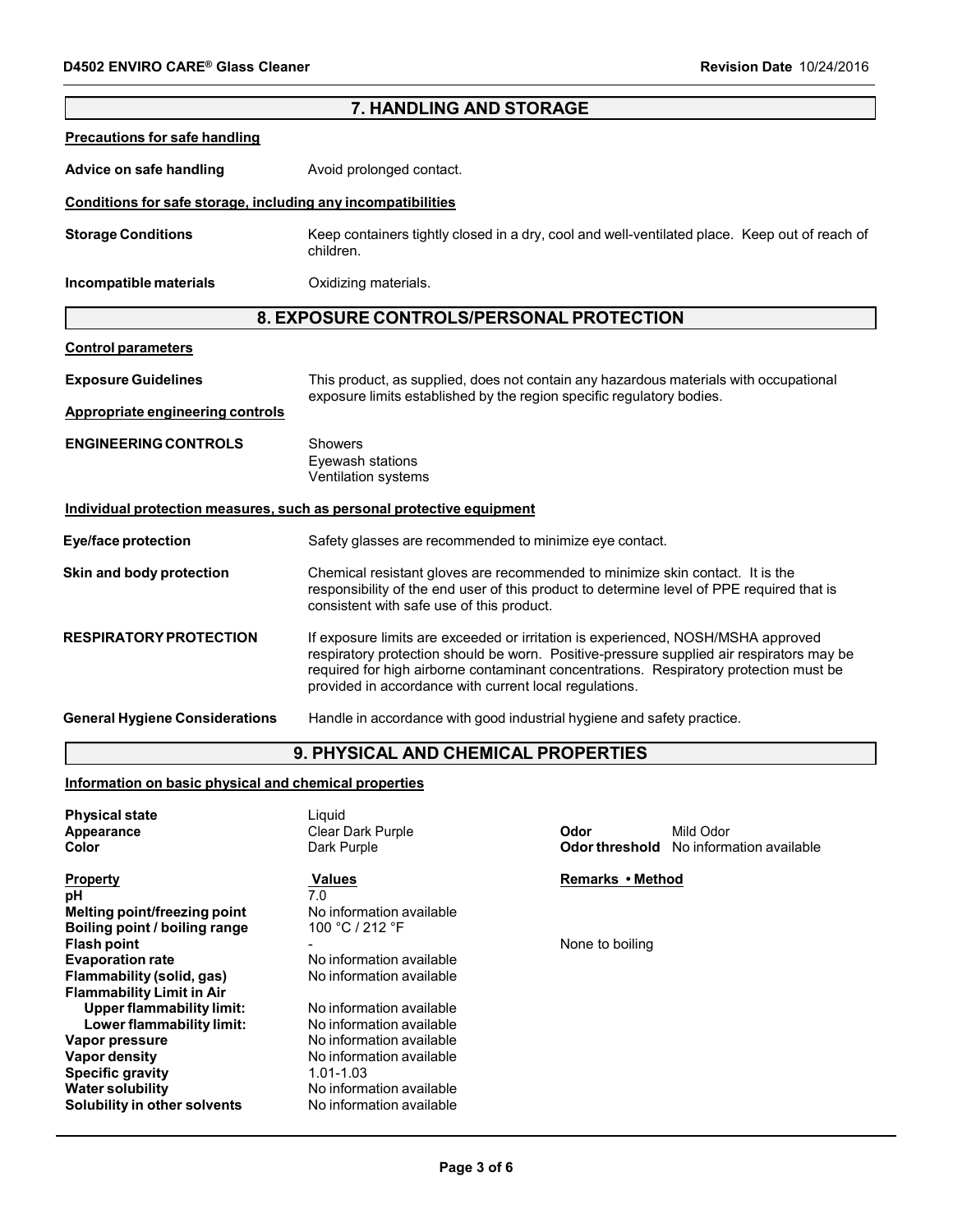| <b>Partition coefficient</b>    |  |
|---------------------------------|--|
| <b>Autoignition temperature</b> |  |
| Decomposition temperature       |  |
| <b>Kinematic viscosity</b>      |  |
| <b>Dynamic viscosity</b>        |  |
| <b>Explosive properties</b>     |  |
| Oxidizing properties            |  |

#### **Other Information**

**Softening point** No information available **VOC (EPA METH.24) (G/L):** 0<br>Density 8. **Density** 8.55 lbs/gal<br> **Bulk density Bulk density Reserves** 

**No information available No information available Dynamic viscosity** No information available **Explosive properties** No information available g properties **No information available** 

**No information available No information available** 

**No information available** 

# **10. STABILITY AND REACTIVITY**

## **REACTIVITY**

No data available

#### **Chemical stability**

Stable under recommended storage conditions.

#### **Possibility of Hazardous Reactions**

None under normal processing.

### **CONDITIONS TO AVOID**

Extremes of temperature and direct sunlight.

### **Incompatible materials**

Oxidizing materials.

#### **Hazardous Decomposition Products**

Oxides of Carbon. Oxides of Nitrogen.

# **11. TOXICOLOGICAL INFORMATION**

### **Information on likely routes of exposure**

| <b>Product Information</b> | No data available.                                       |
|----------------------------|----------------------------------------------------------|
| <b>Inhalation</b>          | No data available.                                       |
| Eye contact                | May cause slight irritation.                             |
| <b>Skin contact</b>        | Prolonged contact may lead to irritation and dermatitis. |
| Ingestion                  | Large amounts may cause irritation, nausea, diarrhea.    |
|                            |                                                          |

#### **Information on toxicological effects**

**Symptoms** No information available.

### **Delayed and immediate effects as well as chronic effects from short and long-term exposure**

| <b>Sensitization</b>          | No information available. |
|-------------------------------|---------------------------|
| <b>Germ cell mutagenicity</b> | No information available. |
| Carcinogenicity               | No information available. |
| <b>Reproductive Toxicity</b>  | No information available. |
| <b>STOT - single exposure</b> | No information available. |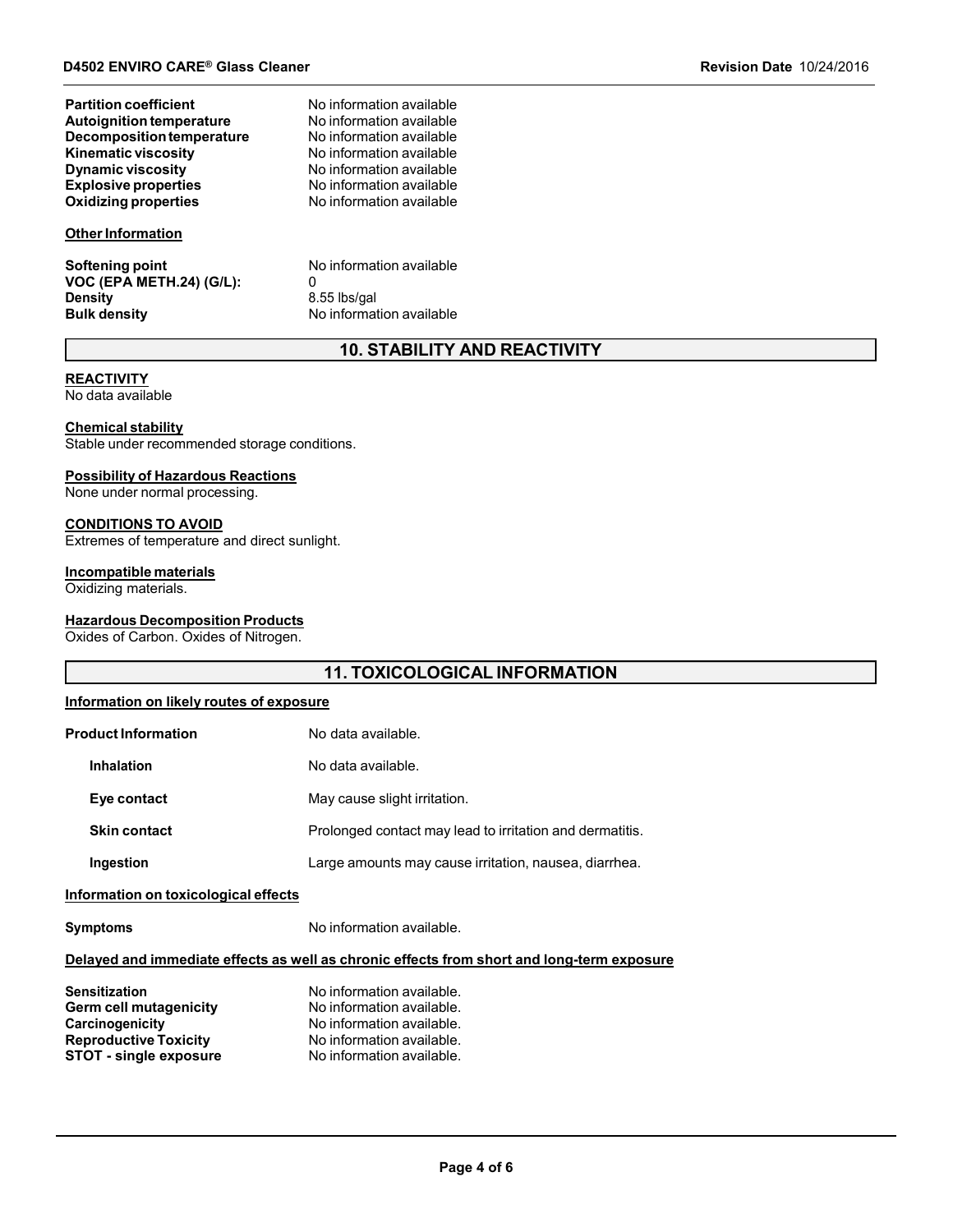| STOT - repeated exposure<br><b>Aspiration hazard</b>        | No information available.<br>No information available.                                                 |  |
|-------------------------------------------------------------|--------------------------------------------------------------------------------------------------------|--|
| <b>Numerical measures of toxicity - Product Information</b> |                                                                                                        |  |
| <b>ATEmix (oral)</b>                                        | The following values are calculated based on chapter 3.1 of the GHS document.<br>128205 mg/kg          |  |
|                                                             | <b>12. ECOLOGICAL INFORMATION</b>                                                                      |  |
| <b>Ecotoxicity</b>                                          |                                                                                                        |  |
|                                                             | 0.0072% of the mixture consists of components(s) of unknown hazards to the aquatic environment         |  |
| Persistence and degradability<br>No information available.  |                                                                                                        |  |
| <b>Bioaccumulation</b><br>No information available.         |                                                                                                        |  |
| Other adverse effects                                       | No information available                                                                               |  |
| <b>13. DISPOSAL CONSIDERATIONS</b>                          |                                                                                                        |  |
| <b>Waste treatment methods</b>                              |                                                                                                        |  |
| <b>Disposal of wastes</b>                                   | Disposal should be in accordance with applicable regional, national and local laws and<br>regulations. |  |
| <b>Contaminated packaging</b>                               | Do not reuse container.                                                                                |  |
| <b>14. TRANSPORT INFORMATION</b>                            |                                                                                                        |  |
| Proper shipping name                                        | Not Regulated by DOT                                                                                   |  |

| <b>15. REGULATORY INFORMATION</b> |  |
|-----------------------------------|--|
|-----------------------------------|--|

| International Inventories                                    |                                                                                                                         |
|--------------------------------------------------------------|-------------------------------------------------------------------------------------------------------------------------|
| <b>TSCA</b>                                                  | Complies                                                                                                                |
| <b>DSL/NDSL</b>                                              | Complies                                                                                                                |
| <b>EINECS/ELINCS</b>                                         | Does not Comply                                                                                                         |
| <b>ENCS</b>                                                  | Does not Comply                                                                                                         |
| <b>IECSC</b>                                                 | Does not Comply                                                                                                         |
| <b>KECL</b>                                                  | Does not Comply                                                                                                         |
| <b>PICCS</b>                                                 | Does not Comply                                                                                                         |
| <b>AICS</b>                                                  | Does not Comply                                                                                                         |
| Legend:                                                      |                                                                                                                         |
|                                                              | <b>TSCA</b> - United States Toxic Substances Control Act Section 8(b) Inventory                                         |
|                                                              | <b>DSL/NDSL</b> - Canadian Domestic Substances List/Non-Domestic Substances List                                        |
|                                                              | <b>EINECS/ELINCS</b> - European Inventory of Existing Chemical Substances/European List of Notified Chemical Substances |
| <b>ENCS</b> - Japan Existing and New Chemical Substances     |                                                                                                                         |
| <b>IECCO</b> China Inventory of Existing Chamical Substances |                                                                                                                         |

**IECSC** - China Inventory of Existing Chemical Substances

**KECL** - Korean Existing and Evaluated Chemical Substances

**PICCS** - Philippines Inventory of Chemicals and Chemical Substances